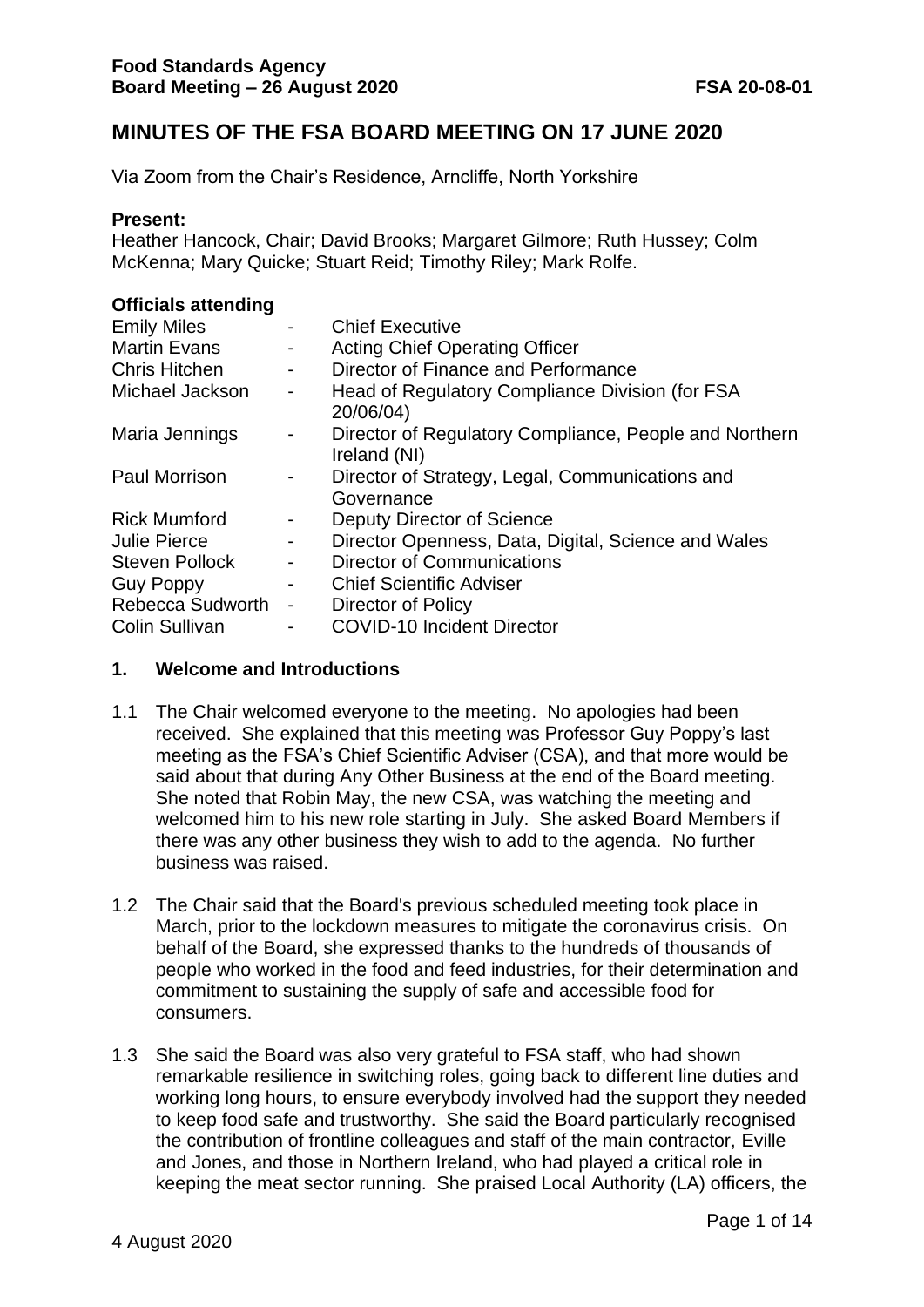FSA's independent scientific advisers and Port Health Officials, for their urgent pragmatic decision making in coping with the uncertainties and risk caused by COVID-19. She noted that the food and feed sector was the country's largest manufacturing sector and those who worked in it, along with those in the retail sector, had done an outstanding job in keeping food on the shelves and factories running to meet the needs of consumers. She expressed thanks to all these workers on behalf of the FSA Board.

1.4 The Chair invited Steven Pollock to read out the questions for the Board that had been received in advance of the meeting noting that a full list of the questions received ahead of the meeting, along with answers, would be published on the FSA website. The Chair noted, in response to one of the questions, which mentioned the timelines for the publication of the responses to questions for the Board, that this had highlighted that the timeline could be shortened to allow for the earlier publication of responses.

#### Action 1 -**Board Secretariat to update procedures for the publication of responses to questions to the Board from the public and to publish the responses accordingly.**

# **2. Minutes of 11 March 2020 (FSA 20/06/01)**

2.1 The Chair said that the minutes of the Board meeting of 11 March had been circulated in draft to Board Members and asked if the Board were content that they represented an accurate account of the discussions at that meeting. The Board indicated that they were content, and the minutes were approved for publication.

# **3. Actions Arising (FSA 20/06/02)**

3.1 The Chair asked Board Members if they had any comments on any of the actions, noting that progress on some of the actions had been disrupted by the COVID-19 pandemic. The Board had no comments on the actions.

# **4. Chair's Report**

4.1 The Chair announced that the appointment for a new Deputy Chair for the FSA had now been completed and that Ruth Hussey would be taking up the role from the beginning of July 2020. She said that there was a process underway to appoint a successor to the role of FSA Chair, which was being led by DHSC and that the timeline for the process to appoint a new Board Member for Wales and Chair of WFAC had been impacted by the COVID-19 pandemic. She also said that Colm McKenna's appointment as Board Member for Northern Ireland and Chair of NIFAC had been extended to allow a process to find a successor to take place.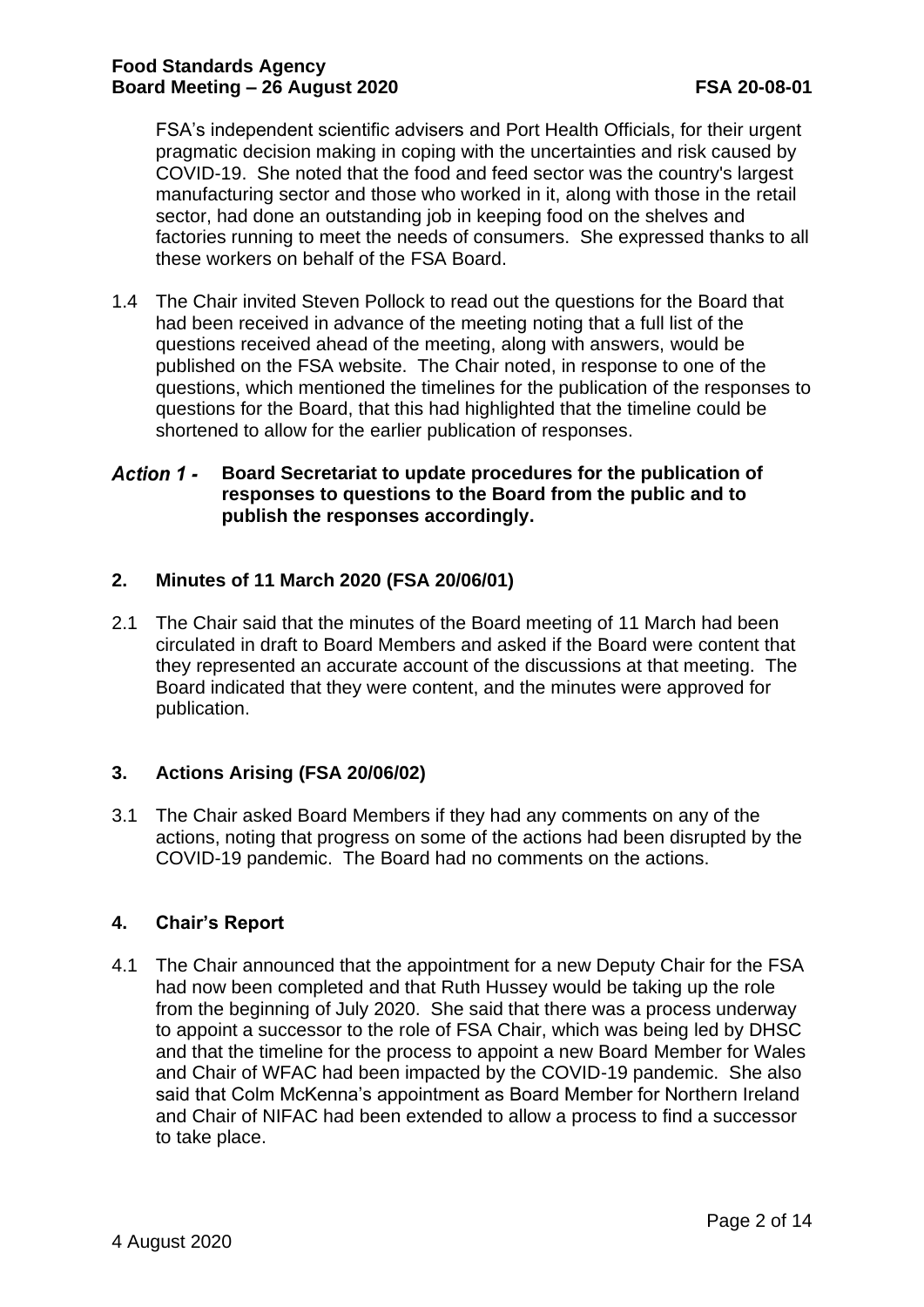# **Food Standards Agency Board Meeting – 26 August 2020 FSA 20-08-01**

4.2 The Chair explained that, in April, the Board had held an extraordinary Board Meeting to discuss the FSA's COVID-19 Response, temporary changes to the enforcement of labelling requirements and the approach to managing risk. She explained that the minutes of the meeting and the paper that was discussed would be published following this meeting.

#### **Board Secretariat to arrange for the publication of the papers and Action 2 minutes of the April 2020 Extraordinary Meeting of the FSA Board.**

- 4.3 The Chair explained that a full list of her engagements had been published ahead of this meeting. She highlighted meetings of the Ministerial Taskforce on Food Supplies and other Essential Supplies to the Vulnerable to which the FSA had contributed and from which the FSA had been able to source information. The Chair reported on her introductory meeting, together with Colm McKenna, with the Northern Ireland Minister of Agriculture, Environment, and Rural Affairs Edwin Poots MLA.
- 4.4 The Chair highlighted meetings with Victoria Prentis MP Parliamentary Under Secretary of State for Defra; Alex Norris MP, Shadow Minister for Public Health and Patient Safety; and a meeting with Jo Churchill MP, Parliamentary Under-Secretary of State for Prevention, Public Health and Primary Care scheduled for after this meeting.
- 4.5 The Chair also noted that in light of Parliamentary comment during the passage of the Agriculture Bill, she had written to MPs, setting out how the FSA would carry out its role throughout the COVID-19 crisis.

# **5. Chief Executive's Report to the Board (FSA 20/06/03)**

- 5.1 The Chief Executive (CE) paid tribute to the flexibility shown by staff, noting the changes in working practices that had been instituted since the implementation of restrictions in response to COVID-19. She said she would cover the FSA's response to COVID-19, and EU Transition in the discussions of those papers. She said that reprioritisation of FSA business had been necessary to meet the challenges of COVID-19 including easements in operations to allow for working with fewer staff.
- 5.2 The CE said that there had been a decrease in the rate of food related incidents, which was commensurate with consumption patterns adopted by consumers during the lockdown.
- 5.3 The CE also addressed questions about Qurbani, explaining it was part of the Eid festival and that there was a question about direct sales to consumers, from abattoirs, of meat that was not chilled. She explained that the law was changed in 2017, and a grace period was observed until 2019 for whether un-chilled carcases could be provided to butchers by abattoirs. She explained that this was a Chief Executive decision about how to implement the law but that she wanted the Board to be aware. She explained that the FSA had required that the meat must be chilled in business-to-business transfer. However, for direct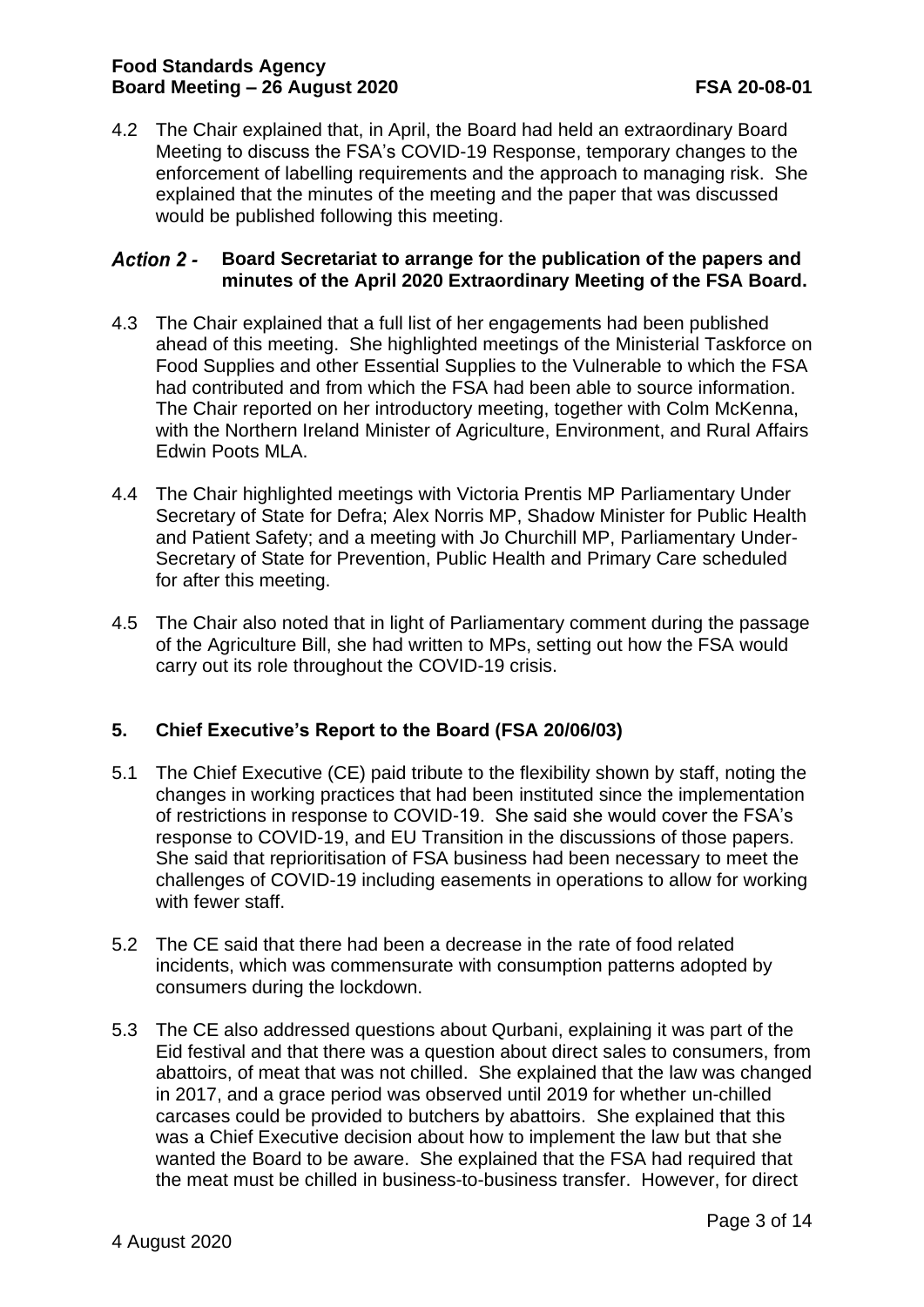for sales to consumers, the FSA had been working, through the Partnership Working Group, with the meat industry and if people were not going to implement the law about chilling, they would need to apply a number of mitigations around initiation of chilling, the traceability of the purchase, and consumer advice, as well as evidence of micro-sampling in the abattoir. The Chair invited questions from Board Members.

- 5.4 Mark Rolfe asked a question about the membership of the Competency Reference Group mentioned in the report. He also mentioned the interactive dashboard mentioned in the report section on surveillance. He explained the report suggested it would be made available to FSA teams and the National Food Crime Unit (NFCU), asking whether it would also be made available to others.
- 5.5 Mark noted a timescale for the review into the NFCU in the report. He asked for assurance that the work of the NFCU would meet aspirations for the level of protection it should be offering to consumers.
- 5.6 Colm McKenna said that there had been an update at the Board Meeting in March about the National Farmers' Union's (NFU's) proposals for the establishment of a food standards commission. He asked for an update on discussions with the NFU on this. The Chair said that this could be addressed during the discussions of the EU Transition paper FSA 20/06/05.
- 5.7 The CE explained that there was an ambition for the interactive dashboard mentioned in the report section on surveillance to be made more widely available. On NFCU governance, she said that progress was being made and that the unit was building the necessary skill set, but that it still lacked the Police and Criminal Evidence (PACE) Act powers that were being sought for the NFCU. Martin Evans added that NFCU investigations could go on for a considerable length of time and that there were several ongoing cases. He said it would be an exciting time for the NFCU as many of these cases were being concluded and an impressive outcome from the current ongoing caseload was expected.
- 5.8 The Chair explained that the reason for the review was to assess whether the NFCU had the powers it needed, whether its relationship with the rest of the FSA was correct and that the review was not a substitute for scrutiny. She said that the move from intelligence to investigative powers would be an important step.
- 5.9 Maria Jennings explained that the Competency Reference Group for LA Environmental Health Officer competencies included representatives of the Chartered Institute of Environmental Health (CIEH) and the Trading Standards Institute (TSI) along with representatives from universities.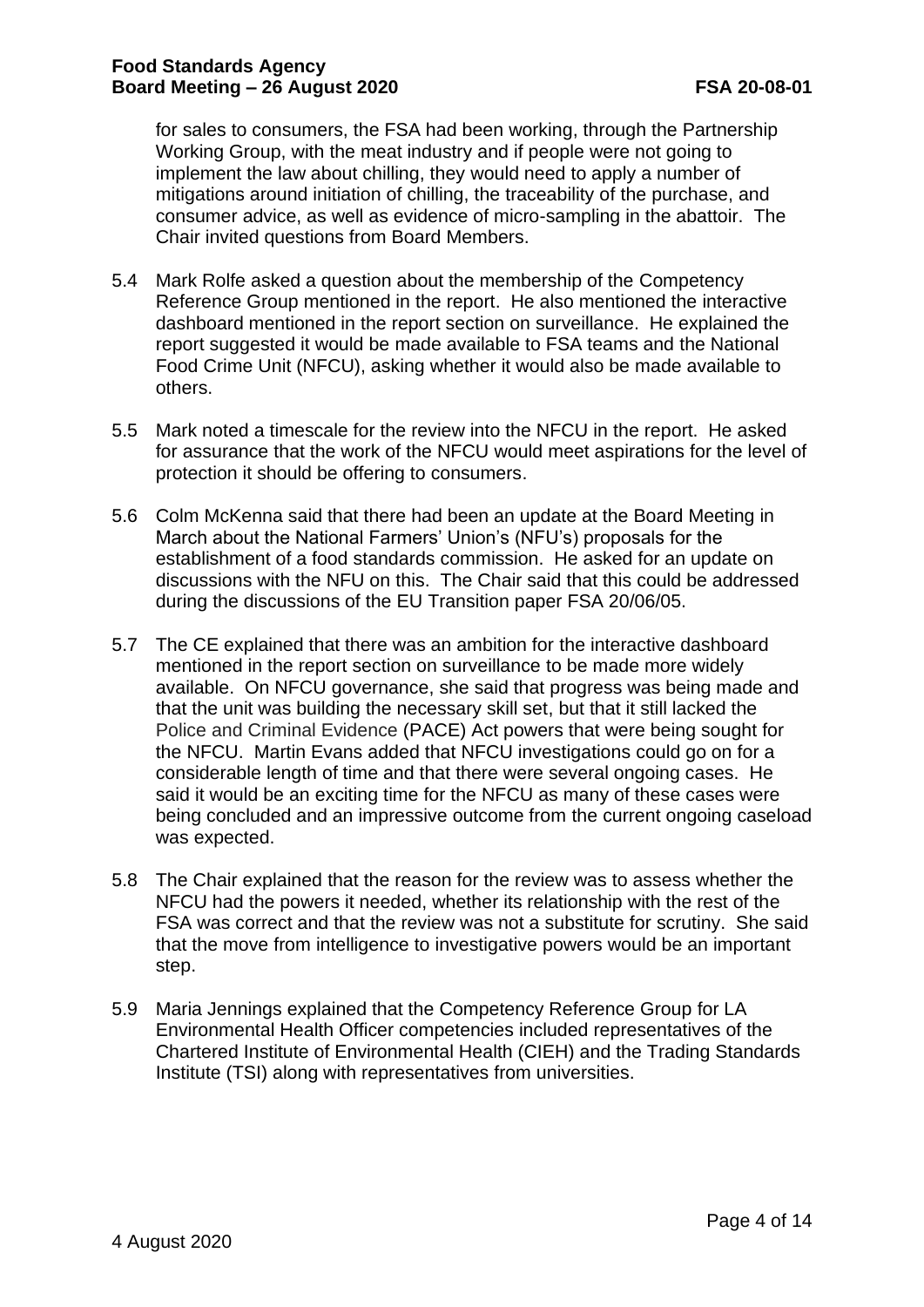# **6. FSA Response to COVID-19 (FSA 20/06/04)**

- 6.1 The Chair invited the CE to introduce the paper on the FSA's response to COVID-19. The CE explained that it had been an intense period of activity for the FSA with the priority being to ensure food safety and protecting consumer interests. She said that the risk of COVID-19 infection from food was considered to be low, and mentioned communications work being undertaken with food businesses as well as easements to official controls and labelling requirements. She paid tribute to the collaborative approach that had been adopted by the meat industry and the flexibility shown by FSA staff.
- 6.2 She explained that there had been an opportunity through the outbreak to revaluate the food system as the pressures caused by COVID-19 had shown up areas that were working well and others that were not. She then invited Colin Sullivan to give an overview of the paper.
- 6.3 Colin highlighted the structured approach adopted and that scientific assessment was a key element of the FSA response to the virus and this indicated the risk of transmission of COVID-19 through consumption or handling of food, or handling of packaging, was very low. He outlined the extensive communications and engagement undertaken by the Agency with stakeholders, including Port Health Authorities (PHAs) and LAs, food industry representatives and Food Standards Scotland. He pointed to the web portal developed by the Agency to provide advice to consumers and food businesses and the significant take up with one page receiving 190,000 unique views. Colin also outlined the contingency plan for meat operations and that the number of absent staff was fortunately relatively low and this number was staying stable. He noted the range of temporary easements that had been introduced and how the Agency was now progressing a Forward Plan to move to the new normal, drawing upon lessons learned.
- 6.4 Colin then asked Michael Jackson to explain proposals for further temporary deviations from the statutory food law code of practice. Michael said that the deviations introduced in April had been made to allow LAs to reprioritise their limited resources to target new risk in the food system and contribute to the wider public health response to the pandemic. He explained that the current deviations, which applied until 17 July, had been agreed by Ministers in England, Wales and Northern Ireland and it had been agreed that the FSA would keep them under review. He explained that the FSA was proposing further deviation to reflect the imminent easing of lockdown for the hospitality sector and the proposed new direction would involve a return to physical inspection, but remote assessment would continue to be used to inform what was considered during onsite inspections. He said that the deviations allowed for a more risk-based approach for LAs to be able to better target their resources to businesses that would be re-opening after lengthy closure following the pandemic. The Chair invited questions from Board Members.
- 6.5 Colm McKenna asked if Michael could give a description of the remote assessment tools. He also noted the variation in Government responses to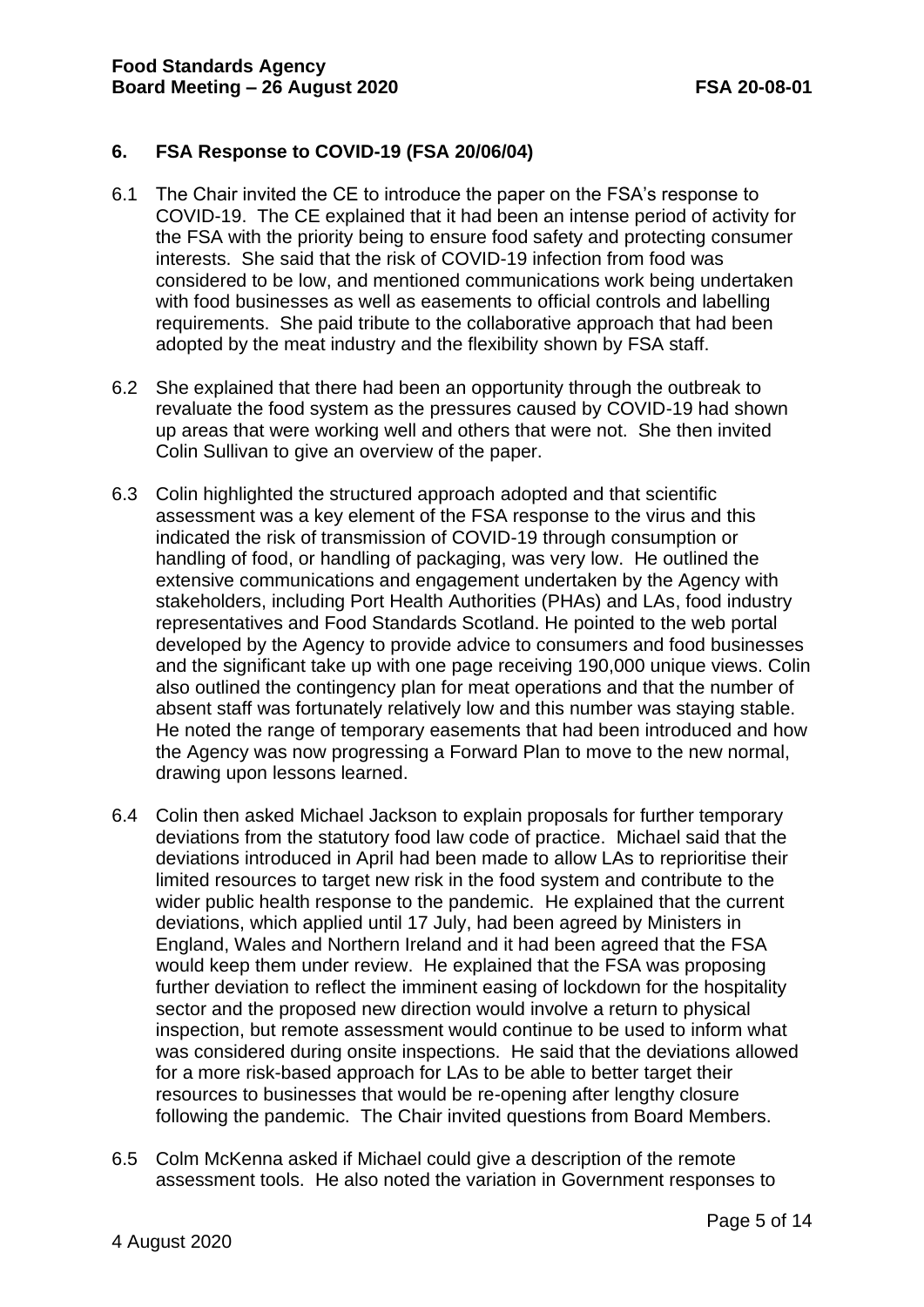COVID-19 across the three countries the FSA operated in and whether the remote assessment tools were suitable for all stages of the response. Michael explained that the proposed directions had been designed to be flexible and accommodate the hospitality industry in each country coming out of lockdown at different times. He said that, subject to Ministerial approval, the reviewed direction would be circulated to LAs in England, Wales and Northern Ireland by 22 June to ensure their readiness.

- 6.6 Michael explained that remote assessment tools enabled consideration of evidence that could be obtained without being on the premises by food business operators making records available that were held digitally. He said that telephone conversations were encouraged as was the use of video.
- 6.7 The CE explained that there were pressures in LAs on Environmental Health and Trading Standards and that as steps were taken to encourage economic recovery, such as the reopening of the hospitality sector, this would further impact upon those service areas.
- 6.8 The Chair asked Rick Mumford to explain further about the risks of transmission of COVID-19 from food, mentioning that there had been press reports from China about the risk of contamination in relation to fish. Rick explained that a full risk assessment had been carried out in relation to the transmission of COVID-19 through food, food packaging and the food supply chain and that this had been published in the interests of openness and transparency. He said that at the present time there was no evidence to suggest any significant risk from food and that there was no evidence that fish, shellfish or livestock could become infected. The assessment said that the risk from food remained very low.
- 6.9 The Chair then invited Guy Poppy to give more detail about the FSA's response to COVID-19 from the CSA's perspective. Guy said that the proportionality of the response needed to be considered and that he had been working with CSAs from other government departments enabling the FSA to feature in those discussions. He added that the FSA now also had a team member on the Government's Scientific Advisory Group for Emergencies (SAGE).
- 6.10 Mark Rolfe noted that the report said that there had been no significant safety issues evidenced by the surveillance. He asked whether there was information available on how the evidence was being gathered by local authorities where there was no physical presence to make the assessments. He also asked about food legislation flexibilities mentioned in the report and specifically, allowing the suspension of lower priority activities. He asked whether some of those lower priority activities could be shown to add any value and should be subject to a wider review of how business was conducted following a return to business as usual.
- 6.11 Mark also noted a comment in the report about planned work being deferred. He said that deferring food standards work could impact on the work of the official control laboratories and that work would be needed to ensure unintended consequences could be mitigated.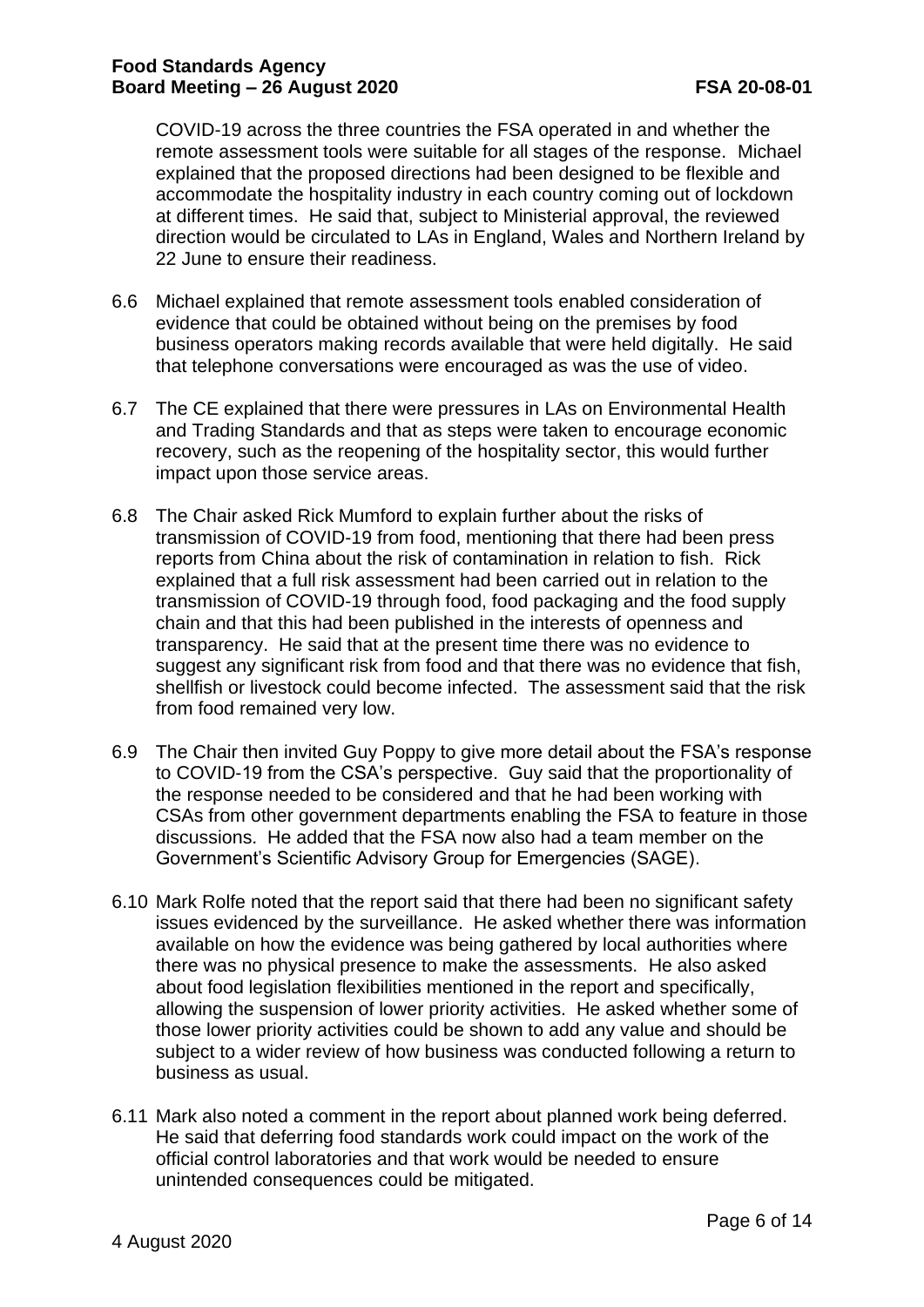- 6.12 Margaret Gilmore asked about the extent to which the national risk register was considered in the FSA's strategic analysis. She also asked about how robust contingency measure would be in the event of a second global event that disrupted the food supply, citing the lorry drivers' strike which had had an impact on food imports. Thirdly, she asked about individuals who had started selling food during the lockdown and whether communications work was being undertaken to ensure that they were aware of the need to register as food businesses.
- 6.13 Ruth Hussey declared an interest, noting a role in the early stages of the pandemic with the Ministry of Housing, Communities & Local Government. She explained that she no longer held this position. She asked a question about next steps and the possibility of a second wave of COVID-19 infections. She welcomed the reflectiveness of the report and said that, at a recent meeting, the members of the Welsh Food Advisory Committee (WFAC) had raised the increased importance of on-line display for Food Hygiene Rating Scheme (FHRS) scores during a period where more people were using internet orders for food.
- 6.14 The CE said that the FSA was plugged into the civil contingency secretariat and the National Risk Register and the FSA's corporate risk register took the latter into account. She said that the FSA also participated in contingency secretariat exercises where there was a food element. She agreed that there was the potential for further crises to occur, mentioning the possibility of a climate related food crisis where consecutive harvests were impacted by climate change. She explained that in the autumn the Executive Management Team would be beginning a process to ensure those scenarios had been considered to deepen thinking about uncertainty and risk.
- 6.15 On Colm's point about the difference in the pace of change with regard to restrictions across the countries of the UK, the CE acknowledged that there were difficulties in maintaining a joined up approach which arose from this, highlighting the way in which labelling responsibilities were held by different departments across the jurisdictions. This had impacted on the FSA's approach to labelling easements.
- 6.16 Colin said that the FSA continued to derive intelligence from a range of different sources, which he outlined, and we were working to identify weaknesses in our intelligence on the food supply chain and that this should continue to improve. In terms of unintended consequences, Colin accepted that some of the easements had to be undertaken quickly and that the forward plan would be developed with decisions made about restoring the previous position or retaining the changes. Longer term consequences would be considered and examined thoroughly as the forward plan was progressed.
- 6.17 The Chair added that it was right that not everything that was suspended might need to be reinstated, there were likely to be practices that had developed over time or had derived from rule making systems within the EU that were no longer necessary to achieve at least the same public health protection.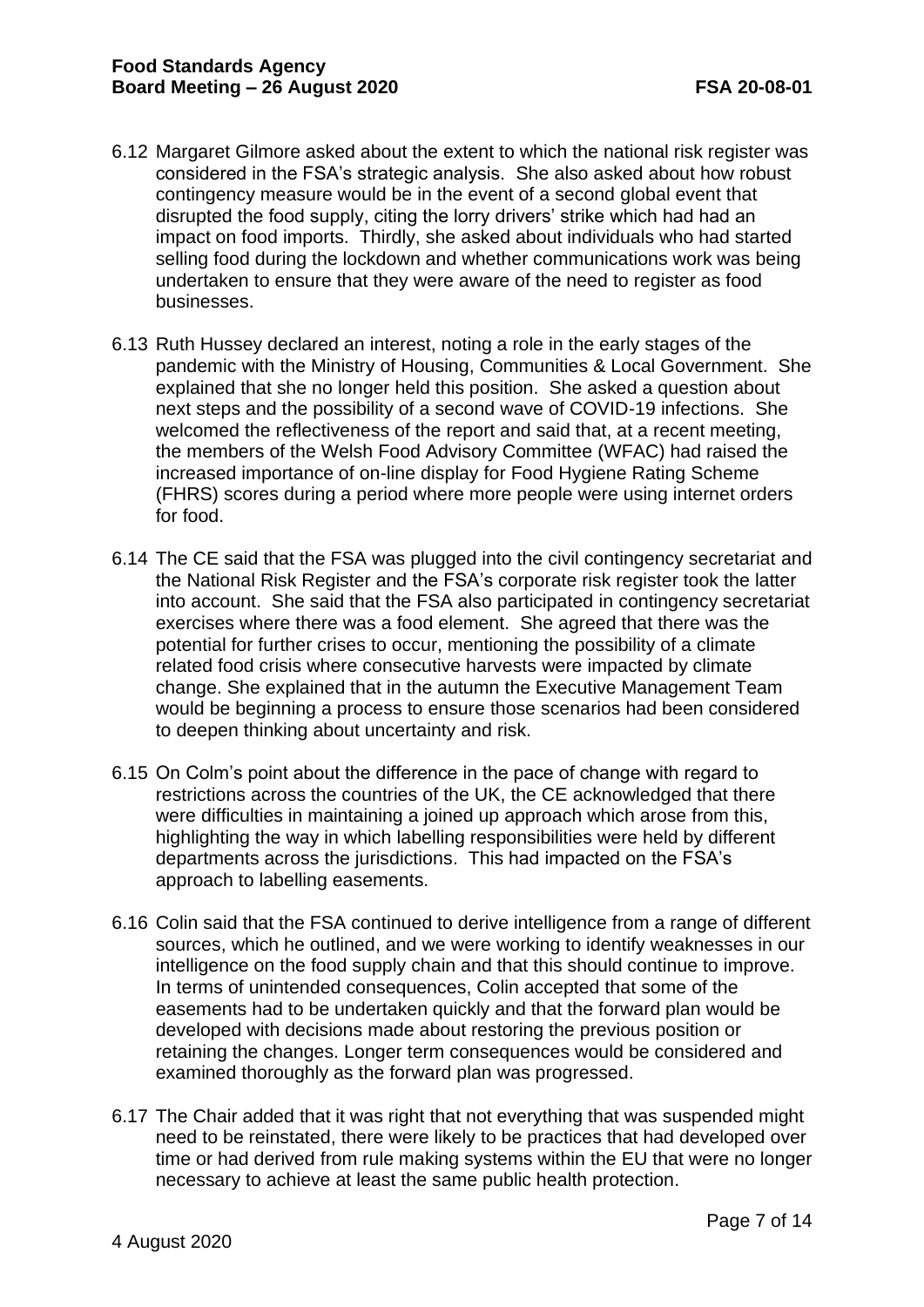- 6.18 Julie Pierce noted that it would also be possible for measures that were being implemented to have positive unintended consequences, such as a reduction in rates of food-borne disease arising from an increase in hand-washing to prevent COVID-19 transmission as well as from the increase in home and fromscratch cooking, which had the possibility to impact positively on health through improved nutrition.
- 6.19 Timothy Riley asked whether there were plans to keep records of instances where labelling had diverged from the usual standard. He also said that where there were moves to implement track and trace in meat processing facilities, this was a positive step for contingency planning and staff continuity but asked whether there was a possibility of a resultant increase in the number of selfisolations.
- 6.20 Stuart Reid asked about consideration of consumers' risk appetite along with that of the FSA and wider government. Mary Quicke said that the guidance for the food industry was welcome as labelling easements could, without vigilance, give rise to a similar kind of incident that led to undeclared horsemeat entering the food chain. Colin acknowledged this point and said that it was an issue the FSA was alive to and was keeping abreast of through intelligence from the NFCU.
- 6.21 The CE explained that records of temporary divergences in controls were being collected and monitored. She said that the possibility of lower staff numbers in LAs resulting from the introduction of track and trace in meat processing facilities was being factored into contingency planning and considered on a localised basis. She said that there were staff who could not necessarily travel long distances to a different plant, so quite complex arrangements were necessary in some cases.
- 6.22 On consumers' risk appetite, she explained that the FSA was operating within the risk appetite set by the Board. This meant on food we can trust, the FSA would be averse to material risks that had potentially significant impacts on public health; cautious where benefits outweighed the risk; open to considered innovation where the best interests for consumers were demonstrated; and hungry for effective partnerships on improving nutrition of food and consumer eating patterns. On operational work the Board had said the FSA should be hungry to consider innovation where improvement could protect and deliver consumer benefits; hungry to ensure colleagues were supported and well led; and averse where safety could be compromised. This direction had held up well through this crisis. The Chair added that she and the CE met weekly to consider if any of the work across the Executive's responsibilities might touch on the Board's risk appetite or the position the Board might take. The CE also noted the work of the Social Science team in assessing public attitudes to food and consumers' risk appetite including rapid consumer polling, focus groups and the use of expert panels.
- 6.23 On the mandation of online FHRS display, it was an established FSA position for several years that this should be mandatory and officials were in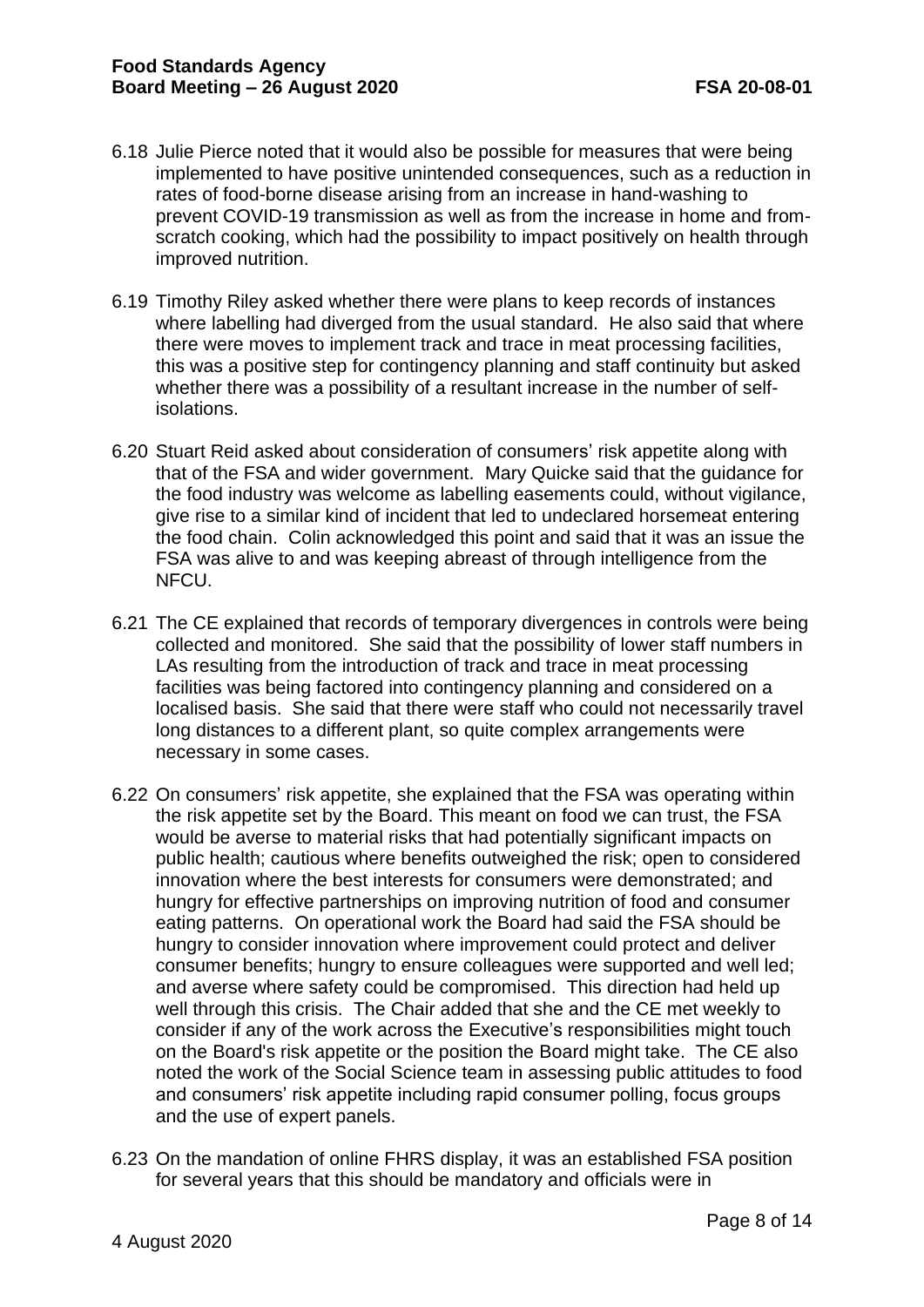conversation with the Department of Health and Social Care (DHSC) about this. In response to Margaret's point regarding communications about the registering of food businesses the CE said that a lot of communication was being done around that.

# **7. EU Transition and Trade Deal Update (FSA 20/06/05)**

- 7.1 The Chair invited Paul Morrison to introduce the paper on EU Transition. Paul explained that the Government had indicated there would be no extension to the transition period and that this had been reinforced at a meeting the Prime Minister recently had with the Presidents of the European Commission, the Council and Parliament. Paul outlined the principles set out in the paper and explained that trade negotiations were now moving into an intense period.
- 7.2 Paul gave an overview of the paper including detail on the arrangements around the Northern Ireland protocol and giving clarification around the import controls after the end of the transition period. He explained that the implications of import controls for the application of the Northern Ireland protocol and for other government departments and other Governments in the UK was being considered.
- 7.3 The CE said that it was apparent that the role of the FSA in relation to the consumers' wider interest in food was not as widely understood by some key officials, Ministers and stakeholders as it could be. She explained that responsibility for risk analysis would be taken on by the FSA from January and that judgments on different aspects of food, including highly regulated products such as novel foods would have a bearing on future trade discussions. She noted that the CSA had published a paper about the FSA's risk analysis process, which was included in the papers as an annex to his report. She explained that the science team had been significantly expanded to carry out these new functions and the FSA now had 50 scientists in the risk assessment team and we had expanded the Scientific Advisory Committees (SACs) to draw on the best expertise available.
- 7.4 David Brooks commented that there was an apparent compromise to the principles the Board had established in previous discussions, caused by the Northern Ireland protocol. He said the Board would need to consider how to manage that compromise as it could cause consumer confusion and create a loophole for EU regulated foods to get into the UK where the UK had chosen not to allow those goods. He asked how the FSA would manage the communications message and ensure that the team and its partners in Northern Ireland had the capacity and capability to deal with the protocol.
- 7.5 The Chair added that the Northern Ireland protocol represented a material change for the FSA since undertaking No Deal planning. She said the protocol would be an additional factor to consider but should not be the determining factor in how judgments were formed about the safety and the acceptability of food.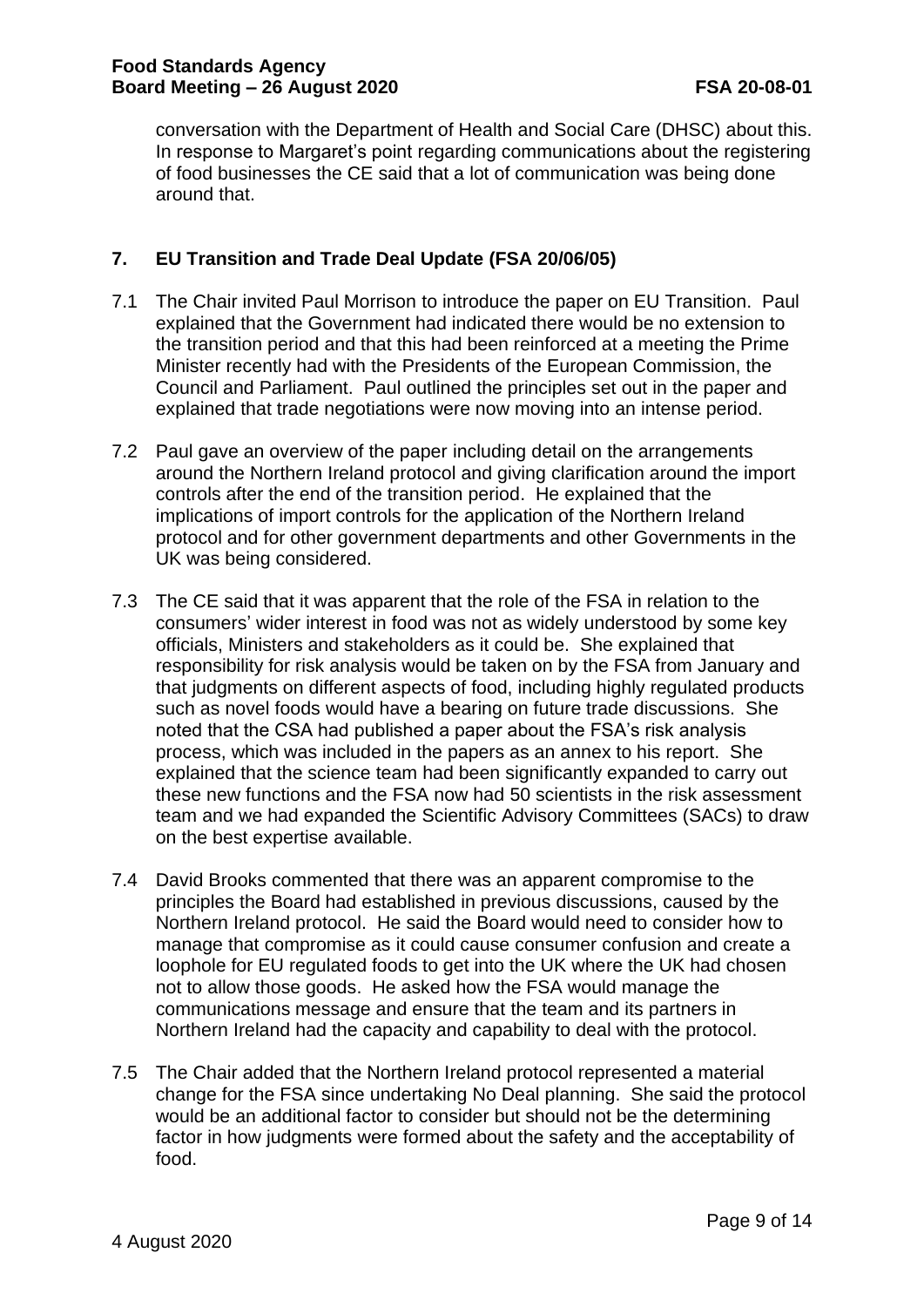## **Food Standards Agency Board Meeting – 26 August 2020 FSA 20-08-01**

- 7.6 The Chair said that the FSA operated in England, Wales and Northern Ireland and should continue to apply the tests and approaches developed by the Board over the whole period of EU Exit planning to determine appropriate risk management measures, which should:
	- be at least as effective, or more effective, in protecting public health;
	- maintain or increase confidence in food safety, and in the regulatory regime; and
	- minimise disruption for consumers and industry.
- 7.7 The Chair added that as unified a system as possible, in the consumer interest, respecting devolution arrangements would be sought.
- 7.8 In Northern Ireland, the approach would then be adjusted, openly, for the provisions of the Northern Ireland protocol and considering whether the protocol demanded any further adjustments that may then be required in England and Wales.
- 7.9 The Chair highlighted the importance of forming a view based on principles driven by the FSA's core remit to protect public health and consumer interests as a starting point before adjusting that to the political realities of the protocol. This would ensure a clear audit trail in decision making which resulted in any variation across the three countries. She added that ability to influence the EU's standard setting processes to ensure that the interests of consumers in Northern Ireland were understood was also desirable but that all cases should be driven by science and evidence and the consumer interest.
- 7.10 The CE said that the risk of EU-regulated goods that had not been authorised by the FSA coming into the UK through Northern Ireland, would be low at the start as the EU and UK will be harmonised on 1 January. The propensity for divergence after time would depend on the trade deal agreed. As an example of where there might be different judgements reached by the EU regime or a UK regime on a particular foodstuff, she cited orange cordial as an example of a product regarded as a sports drink in most EU countries but as a children's drink in the UK. She agreed with the Chair's assessment that this must be considered on a three-country basis to allow decision making on particular ingredients and how they related to consumption patterns within the relevant parts of the UK.
- 7.11 Colm McKenna agreed that the process should start based on the principles the Board had agreed to date and adjusted afterwards by working through on a three-country basis to manage necessary variation across the UK. He stressed the need to act quickly on Northern Ireland Qualified Goods and to achieve the definitions required to be able to effectively communicate to consumers in Northern Ireland before the build up to the Christmas retail period began.
- **7.12 The Board confirmed that it would retain its planned three-country approach, applying agreed principles to reach a risk analysis conclusion and only then assessing any variation which was required in one or more**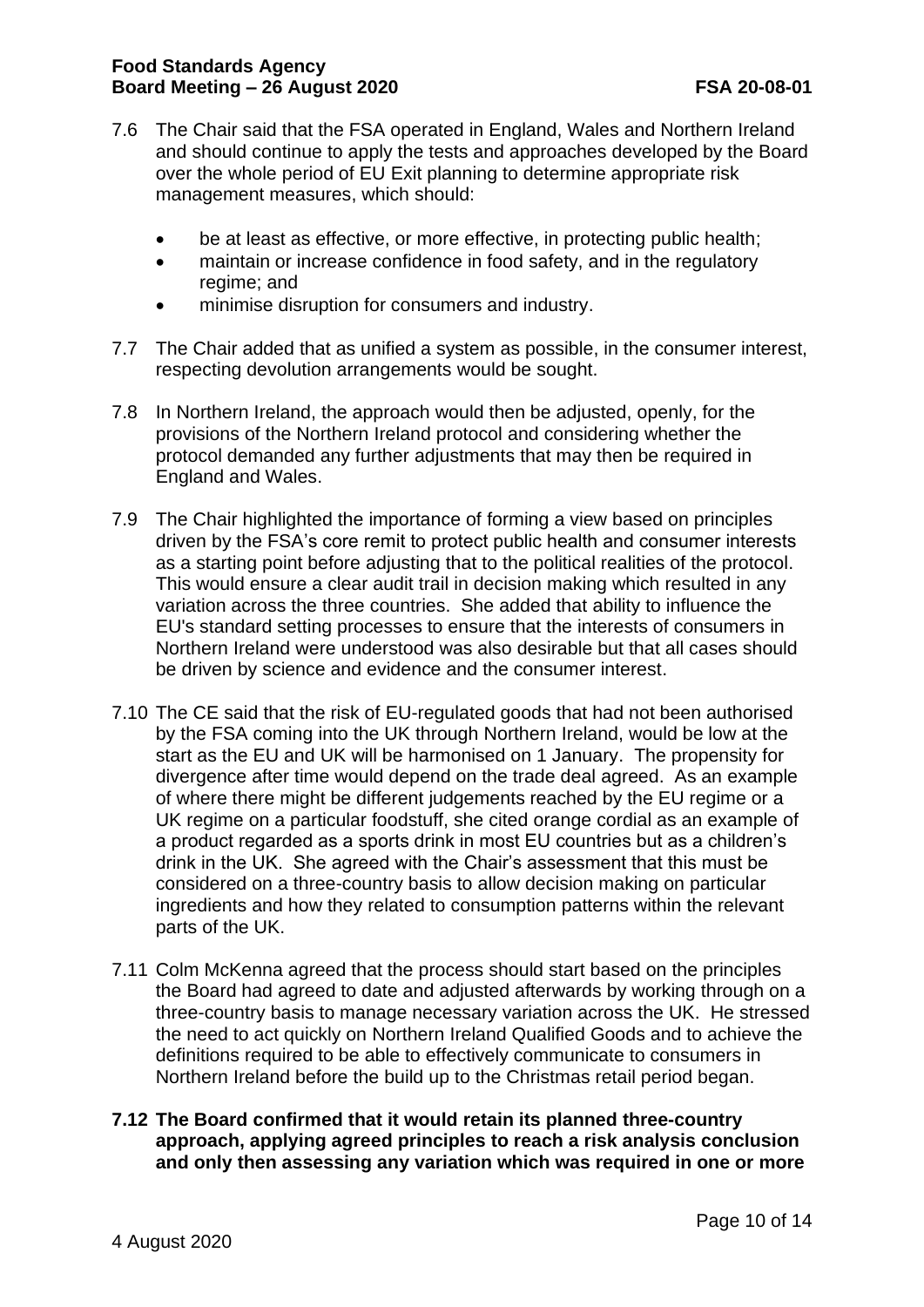#### **of the three nations as a result of the requirements of the Northern Ireland Protocol.**

- 7.13 The Chair noted that Maria Jennings had good relationships with departments in Northern Ireland and the broader food network. She emphasised that the FSA intended to operate to protect consumers in Northern Ireland to the same extent that it would in England and Wales, maintaining an equal approach to the populations for which the FSA has responsibility.
- 7.14 Maria Jennings added that the FSA had a science capability but that it was for the whole organisation and not contained in the Northern Ireland team who relied on that science capability for work around the Northern Ireland protocol.
- 7.15 Margaret Gilmore asked what the mechanism would be for dealing with situations where there was divergence with Northern Ireland having a ruling from the EU where the FSA had made a contrary decision about its advice to Ministers. Timothy Riley added that the FSA had an important role in respect of consumer confidence, and he noted the importance of maintaining this in the light of the NFU petition.
- 7.16 The CE explained that engagement with other departments had slowed for a period due to the COVID-19 outbreak but had started to shift back towards transition with the Northern Ireland protocol being a major focus of attention. She said that on the issue of divergence, work had been taking place on a UK framework for food and feed and this would attend to questions around the single market within the UK to provide a mechanism for the four countries of the UK to communicate to resolve disagreements. She mentioned there were complexities involved regarding highly regulated products where the EU may come to a different view to the FSA. In those instances, products in Northern Ireland would be subject to the EU arrangements and there would be a joint committee between the EU and the UK, set up by the EU Withdrawal Act to oversee the entire relationship, not just on food. She acknowledged the complexity and endorsed the position that the Chair had outlined of taking a starting position of applying agreed principles to all three countries, working closely with Food Standards Scotland (FSS).
- 7.17 Paul added that the governance of how to manage some of the scenarios outlined would be discussed in September when the Board considered risk assessment again. On Northern Ireland Qualifying Goods, he said that the importance of the movement of goods between Northern Ireland and the rest of the UK had been made clear across government departments.
- 7.18 The Chair said that assurance had been received from Defra that the Import of Products, Animals, Food and Feed System (IPAFFS) would be operating as required within a few weeks of the transition period ending. The CE confirmed this adding that it was expected to meet FSA requirements around prenotification of products of animal origin from within the EU from April 2021.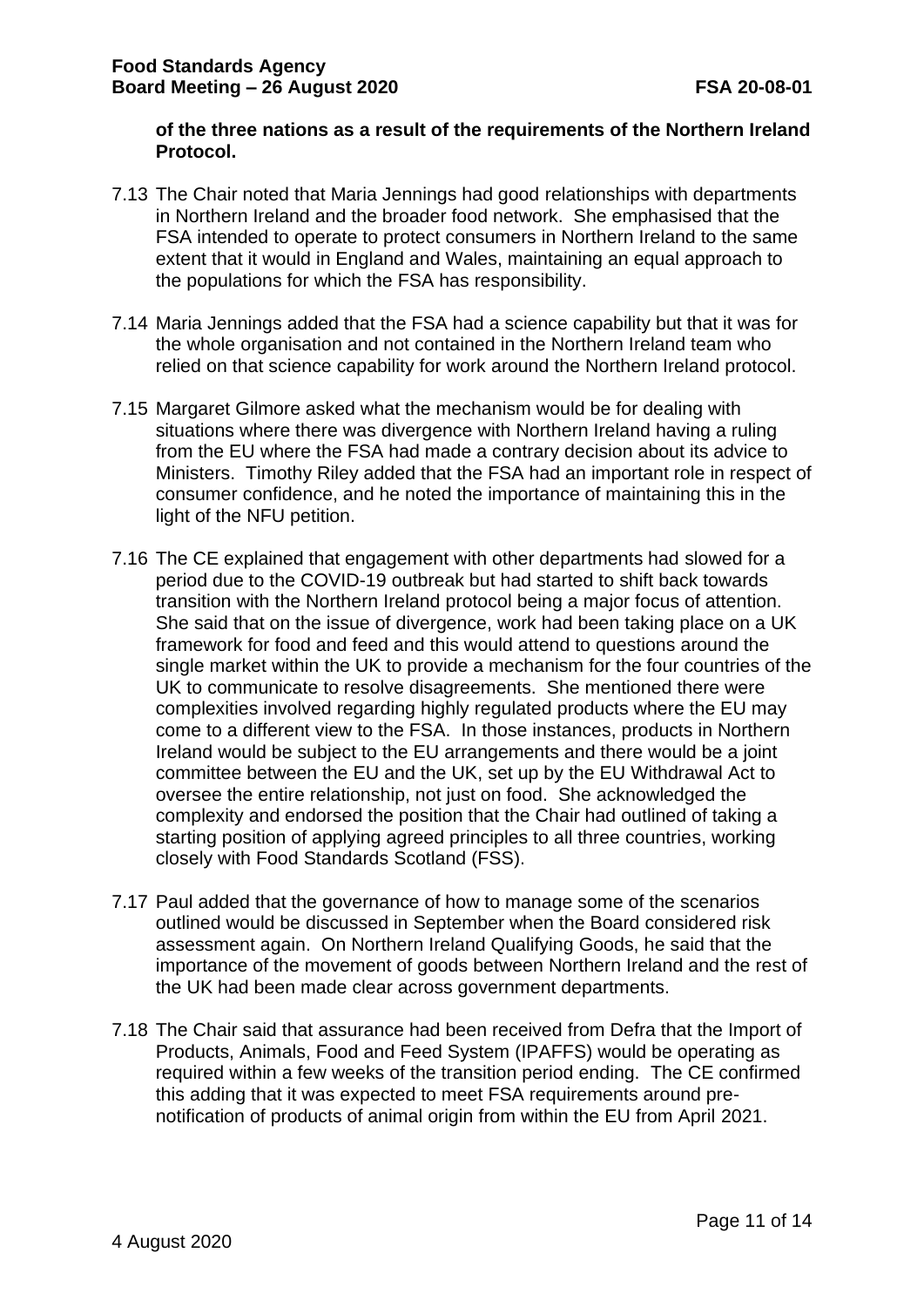- 7.19 The Chair thanked the CE and noted the growing importance of the impact on food of anti-microbial resistance (AMR), and that this issue would be discussed at the next meeting of the Board.
- 7.20 The Board confirmed that it would retain its planned three-country approach, applying agreed principles to reach a risk analysis, conclusion and only then assessing any variation which was required in one or more of the three nations as a result of the requirements of the Northern Ireland Protocol.

## **8. Annual Science Update from FSA's Chief Scientific Adviser (FSA 20/06/06)**

- 8.1 The Chair invited the CSA to introduce his annual report to the Board. The CSA gave an overview of the report and of his time as CSA to the FSA. He covered challenges and opportunities for the FSA; the central role of science in the FSA; the need to be agile and consider the risk appetite; the use of the SACs; and challenges within the next 20 years.
- 8.2 The Chair thanked the CSA for his report, noting that his point about making best use of the SACs was well made. She invited comments and questions from the Board.
- 8.3 Mary Quicke paid tribute to the insight provided by the CSA over the period of his tenure with the FSA. She noted that among the SACs, there was no committee considering the economic basis for advice and whether that could be considered a gap in the advice that the FSA received from the SACs. Margaret Gilmore noted achievements on tackling AMR and asked if there was a risk of this work being reversed depending on the content of whatever trade deals the UK finally agreed after transition.
- 8.4 Ruth Hussey said that it would be important to demonstrate robust mechanisms for asking the right questions of the system and asked whether further consideration needed to be given to whether the right questions were being asked of the SACs to account for the interests of individuals and communities.
- 8.5 The CSA explained that there was no advisory committee on economics but that there were economists who sat on the Social Science Advisory Committee as well as an economists' team within the FSA. He added that the FSA had good links with other institutions to guide thinking in this area, such as the London School of Economics. He said that, on AMR, COVID-19 had demonstrated what a world without vaccination or effective treatment for infection would look like, highlighting the value of antimicrobial medicines. In terms of how this could be impacted by future trade arrangements, he said that the FSA had played a key role through Steve Wearne's Vice Presidentship of Codex Alimentarius, setting global standards including in this area.
- 8.6 In terms of ensuring that the right questions were being asked of the SACs, the CSA said that the FSA had a wide range of stakeholder groups to consult and work with, representing industry and consumer groups as well as several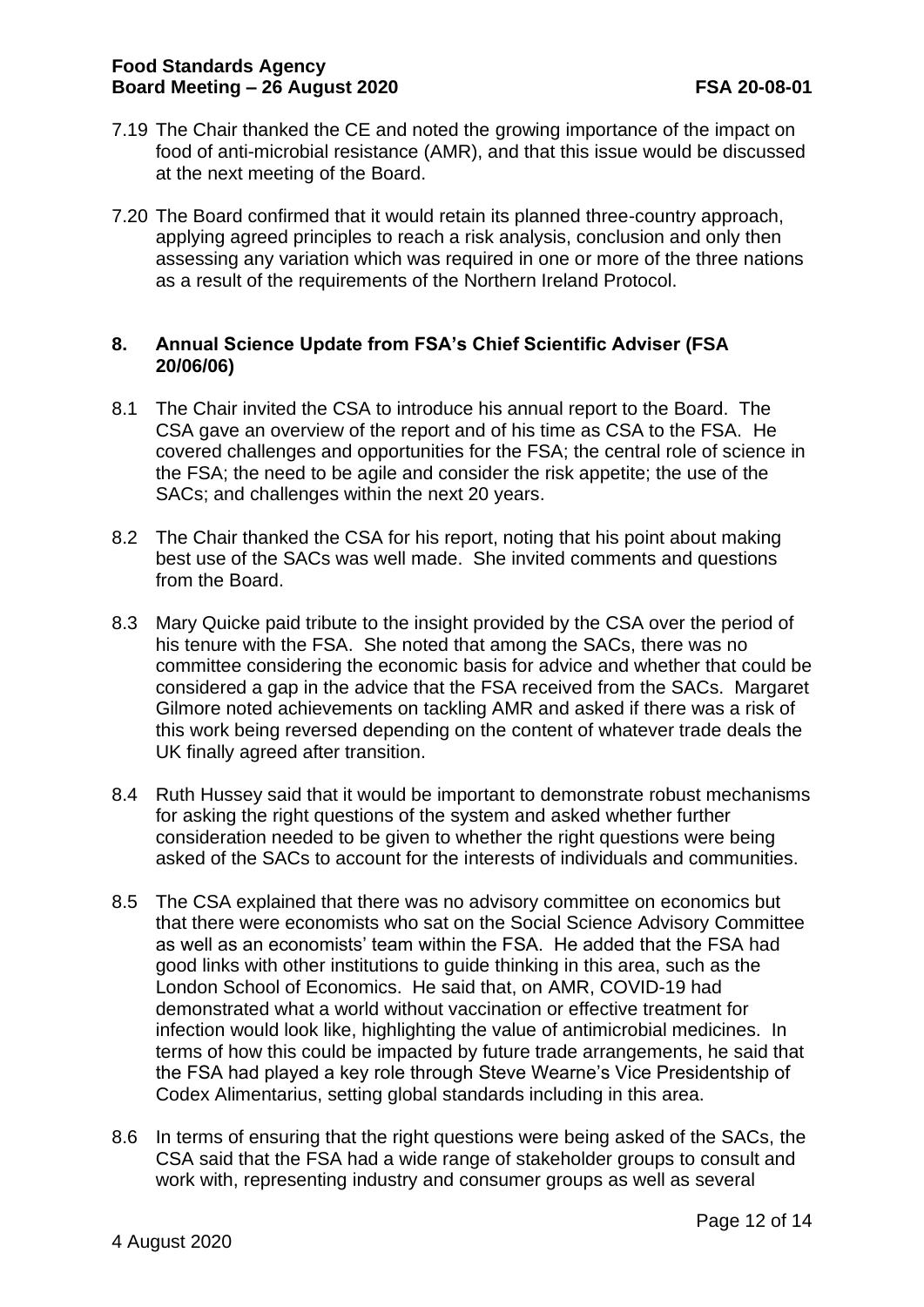thousand individuals who were part of a consumer panel that the FSA worked with and consulted regularly.

- 8.7 The Chair mentioned a letter from the Government's Chief Scientific Adviser, Sir Patrick Vallance, sent to Permanent Secretaries across government about the CSA role. She said that the letter drew attention to the importance of the relationship between Chief Scientific Advisers and the science system and the analytical function in a department. The need to be able to access, rapidly, diverse external sources of science and expertise and how important it was that interactions were built across the CSA Network and with national laboratories, so that Chief Scientific Advisers could collectively tackle strategic cross-cutting challenges.
- 8.8 The Chair said that as the FSA's CSA, Professor Guy Poppy had done an exemplary job in not being only about the pure science but across the whole remit of the FSA. She paid tribute to his work in strengthening the role of the SACs and positioning the FSA in the wider Government CSA Network.

## **9. The Food Standards Agency's Approach to Managing the Interests of Advisory Committee Members (FSA 20/06/07)**

- 9.1 The Chair invited Colm McKenna to introduce a report on managing the interests of our Food Advisory Committee (FAC) members. Colm explained that following an exercise carried out by the Audit and Risk Assurance Committee (ARAC) in 2019 on scientific advisers, the Board wanted other, nonscientific, advisory committees to be given similar consideration. This, in practice, meant the membership of the Northern Ireland Food Advisory Committee (NIFAC) and WFAC. He explained that the paper formalised a process that had been in practise for a number of years.
- 9.2 The Chair noted that the Board were happy to accept the advice of ARAC in terms of adopting this guidance on managing interests for the FSA external non-scientific advisers.

# **10. Report from the Chair of the Audit and Risk Assurance Committee (ARAC)**

- 10.1 The Chair invited Colm McKenna, as Chair of ARAC to introduce his report on the work of that Committee since the previous Board meeting. Colm explained that ARAC had met twice since the previous Board meeting and the focus of the meetings had been the Annual Reports and Accounts (ARAs). He explained that the Westminster and Consolidated Accounts would be delayed due to third party assurance from the London Pensions Authority, which affected the FSA in a small way.
- 10.2 Heather congratulated the Committee Members and the team responsible for the preparation of the ARAs. She noted that the issue with the London Pensions Authority also occurred the previous year. She stressed that it was